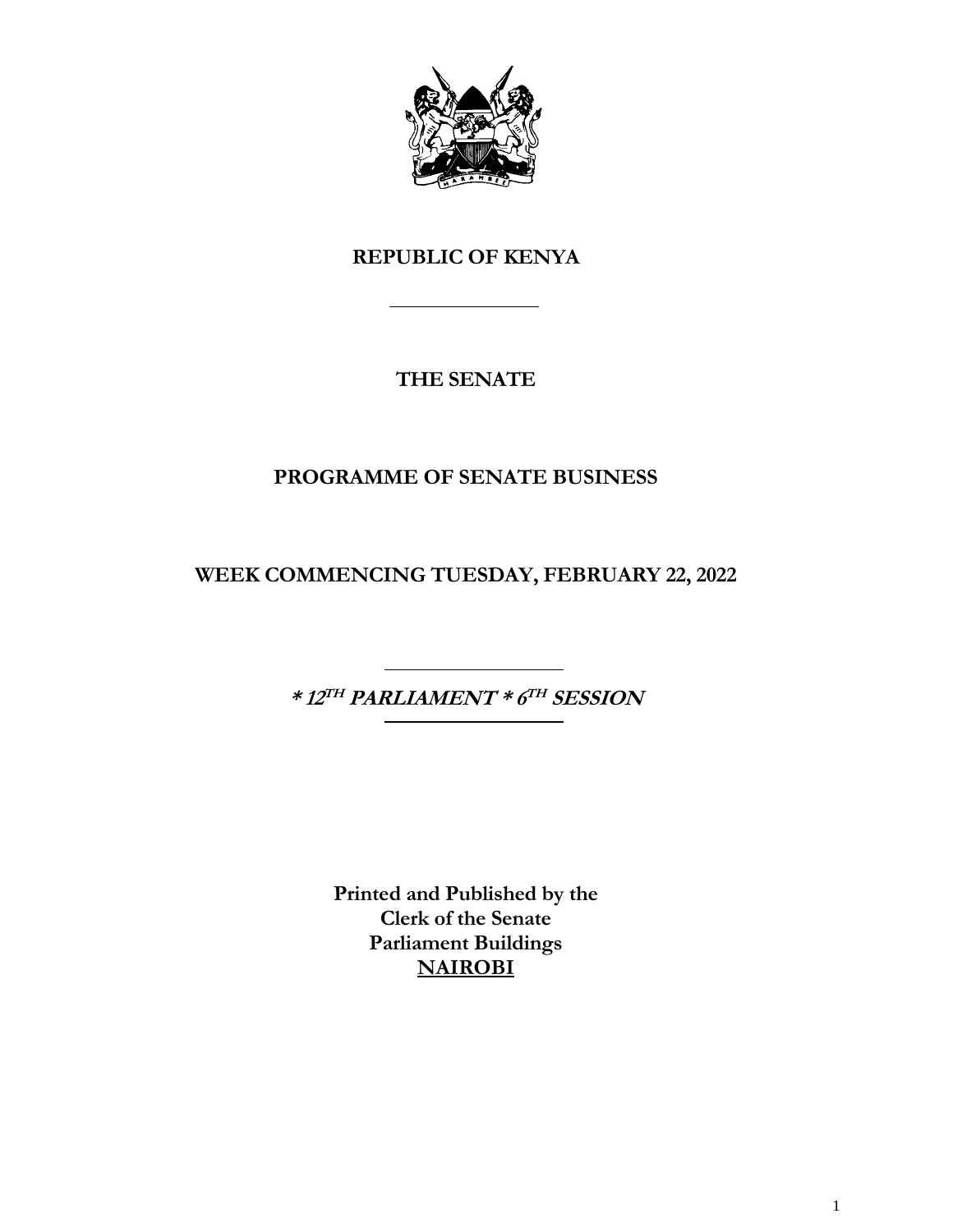**REF: SBC/WP/2022/VOL.1/(03)** 

**Clerk's Chambers The Senate Parliament Buildings NAIROBI**

 18  $18<sup>th</sup>$  February, 2022

#### **REPUBLIC OF KENYA**

#### **THE SENATE**

#### **TWELFTH PARLIAMENT (SIXTH SESSION)**

#### **PROGRAMME OF SENATE BUSINESS FOR THE WEEK COMMENCING TUESDAY, FEBRUARY 22, 2022**

**TUESDAY** 22/02/2022 **Communication from the Chair, Messages, Petitions, Papers, Notices of Motion, Statements, Motions and Bills**

### **A. \*THE PRESERVATION OF HUMAN DIGNITY AND PROTECTION OF ECONOMIC AND SOCIAL RIGHTS BILL (SENATE BILLS NO. 21 OF 2021)**

(Sen. Abshiro Halake, MP)

*(Second Reading)* **(Resumption of Debate interrupted on Wednesday 9 th February, 2022)**

**(Division)**

### **B. \*\*\*THE IRRIGATION (AMENDMENT) BILL (NATIONAL ASSEMBLY BILLS NO. 12 OF 2021)**

(The Senate Majority Leader)

*(Second Reading)* **(Resumption of Debate interrupted on Thursday 10 th February, 2022)**

**(Division)**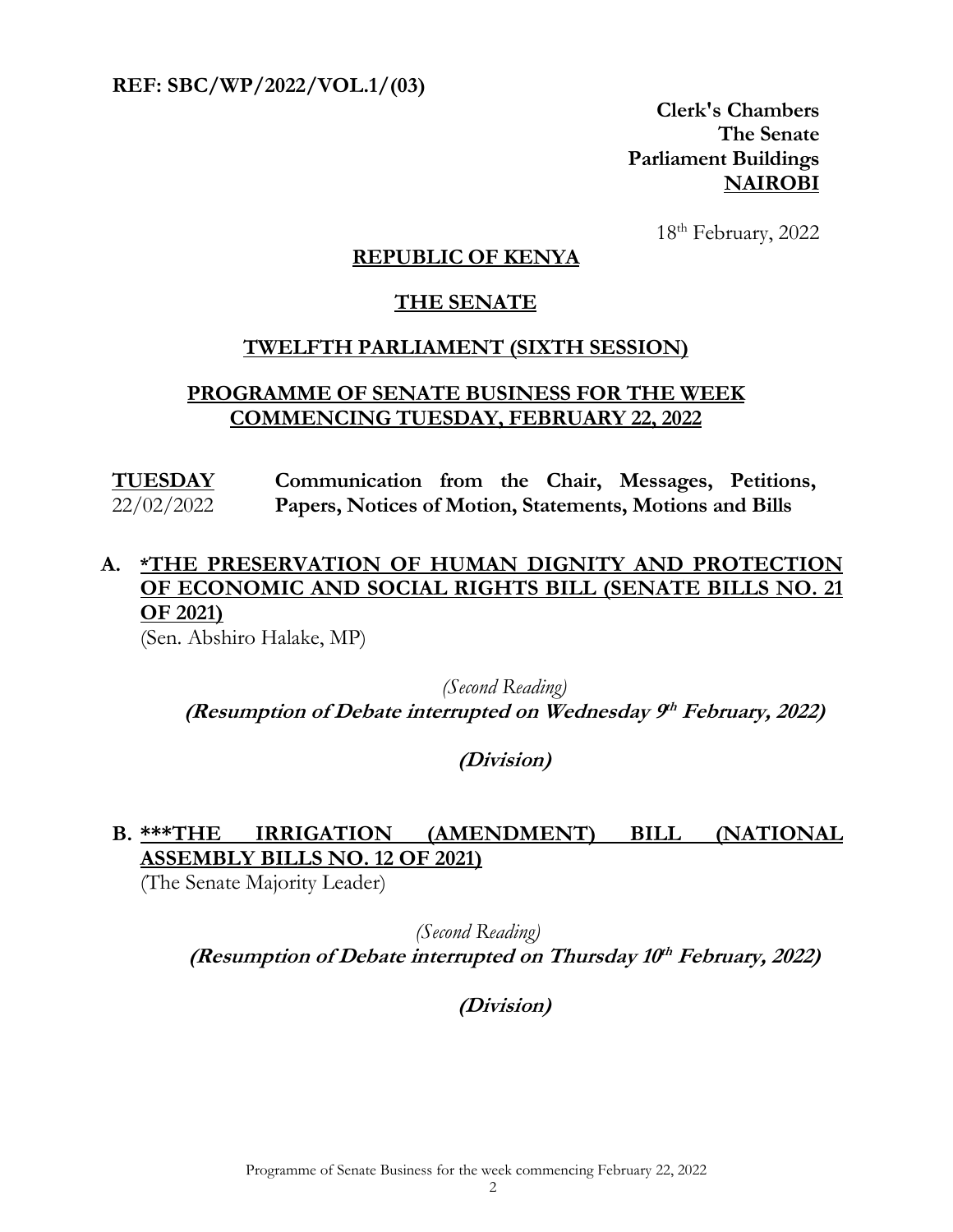### **C. \*\*\*THE COMMUNITY GROUPS REGISTRATION BILL (NATIONAL ASSEMBLY BILLS NO. 20 OF 2021)**

(The Senate Majority Leader)

*(Second Reading)* **(Resumption of Debate interrupted on Thursday 10 th February, 2022)**

### **(Division)**

### **D. \*THE SPECIAL NEEDS EDUCATION BILL (SENATE BILLS NO. 44 OF 2021)**

(Sen. (Dr.) Getrude Musuruve, MP and Sen. (Prof.) Margaret Kamar, MP)

*(Second Reading)* **(Resumption of debate interrupted on Tuesday, 15 th -February, 2022)**

### **(Division)**

### **E. \*THE COUNTY RESOURCE DEVELOPMENT BILL (SENATE BILLS NO. 45 OF 2021)**

(Sen. Rose Nyamunga, MP)

*(Second Reading)*

**(Resumption of debate interrupted on Wednesday, 16 th February – Afternoon Sitting)**

### **(Division)**

# **F. \*THE ELECTIONS (AMENDMENT) BILL (SENATE BILLS NO. 42 OF 2021**

(Sen. Kipchumba Murkomen, MP)

*(Second Reading)* **(Resumption of debate interrupted on Wednesday, 16 th February, 2022 – Afternoon Sitting)**

**(Division)**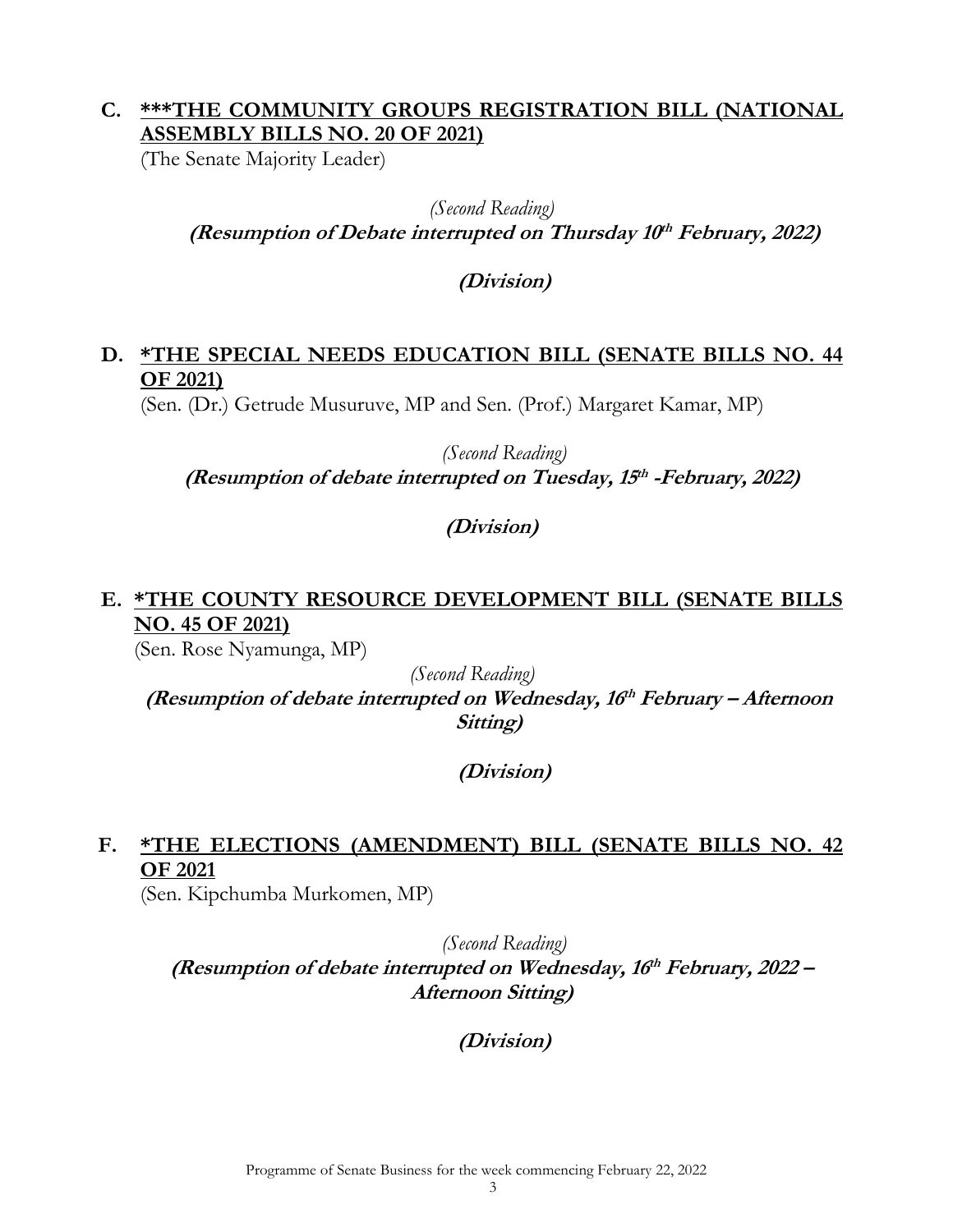### **G. \*THE ELECTIONS (AMENDMENT) (NO. 3) BILL (SENATE BILLS NO. 48 OF 2021)**

(Sen. (Eng.) Ephraim Maina, MP)

*(Second Reading)* **(Resumption of debate interrupted on Thursday, 17 th February, 2022**

**(Division)**

#### **H. COMMITTEE OF THE WHOLE \*THE HERITAGE AND MUSEUMS BILL (SENATE BILLS NO. 22 OF 2021)** (Sen. (Dr.) Alice Milgo, MP)

**(Resumption of debate interrupted on Tuesday, 25 th January, 2022)**

**(Division)**

#### **I. COMMITTEE OF THE WHOLE \*THE COUNTY OVERSIGHT AND ACCOUNTABILITY BILL (SENATE BILLS NO. 17 OF 2021)** (Sen. Ledama Olekina, MP)

**(Resumption of debate interrupted on Wednesday, 22 ndDecember, 2021 – Morning Sitting)**

**(Division)**

### **J. COMMITTEE OF THE WHOLE \*THE COUNTY GOVERNMENTS (AMENDMENT) BILL (SENATE BILLS NO. 38 OF 2021)**

(Sen. Moses Kajwang', MP)

**(Resumption of debate interrupted on Wednesday, 22 ndDecember, 2021 – Morning Sitting)**

**(Division)**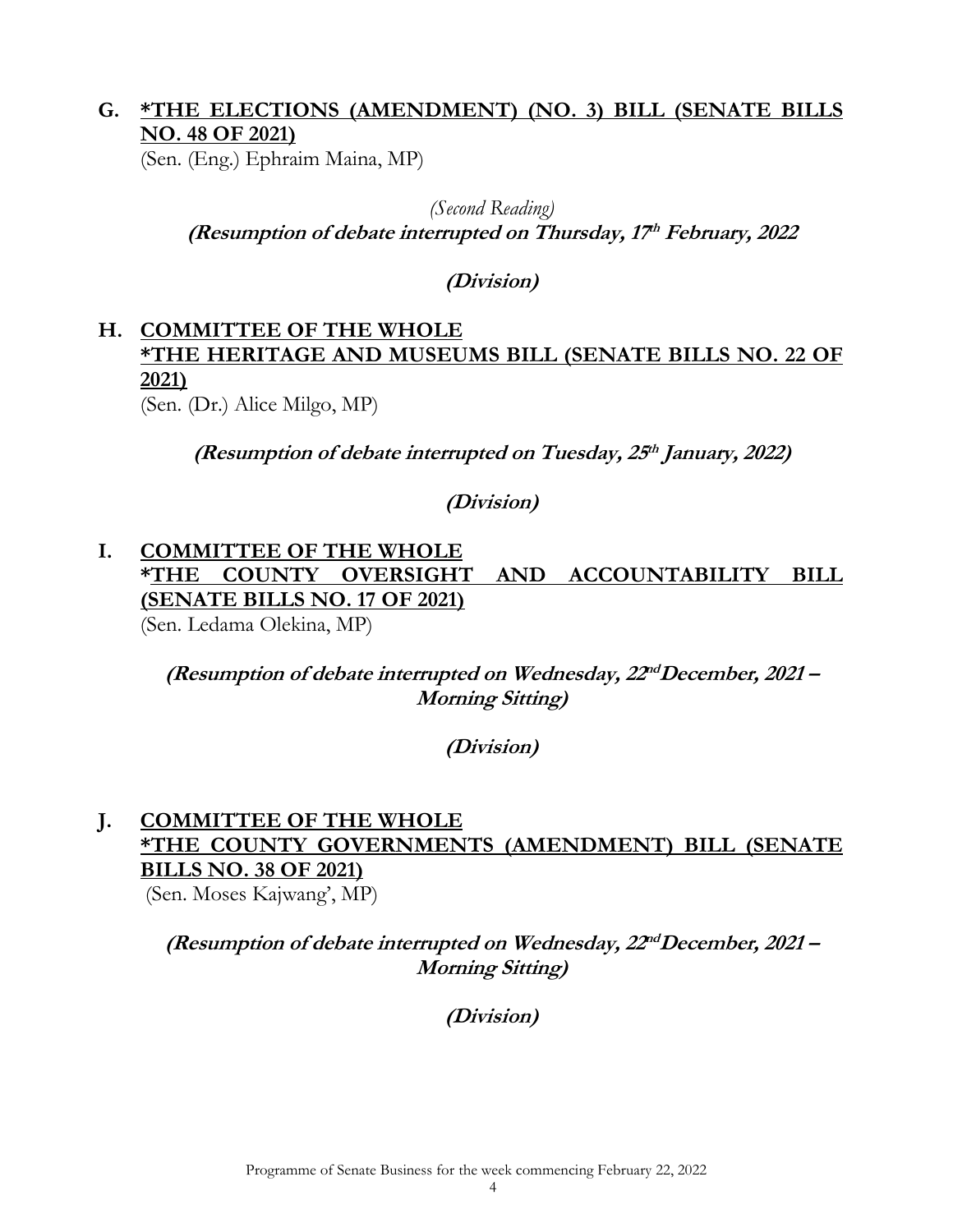# **K. COMMITTEE OF THE WHOLE \*THE KENYA MEDICAL SUPPLIES AUTHORITY (AMENDMENT) BILL (SENATE BILLS NO. 53 OF 2021)**

(Sen. Naomi Shiyonga, MP)

**L. \*THE COUNTY E-HEALTH BILL (SENATE BILLS NO. 39 OF 2021)**  (Sen. Judith Pareno, MP)

*(Second Reading)*

# **M. \*THE ELECTIONS (AMENDMENT) (NO.2) BILL (SENATE BILLS NO. 43 OF 2021)**

(Sen. Ledama Olekina, MP)

*(Second Reading)*

### **N. \*\*\*THE LANDLORD AND TENANT BILL (NATIONAL ASSEMBLY BILLS NO. 3 OF 2021)**

(The Senate Majority Leader)

*(Second Reading)*

#### **O. Any Other Business**

**WEDNESDAY**  23/02/2022 **(Morning Sitting) Communication from the Chair, Messages, Petitions, Papers, Notices of Motion, Statements, Motions, Bills and any other Business not concluded on Tuesday, 15th February, 2022.**

### **A. COMMITTEE OF THE WHOLE \*\*THE STREET VENDORS (PROTECTION OF LIVELIHOOD) BILL (SENATE BILLS NO. 7 OF 2021)**

(The Chairperson, Standing Committee on Tourism, Trade and Industrialization)

# **B. COMMITTEE OF THE WHOLE \*THE LIFESTYLE AUDIT BILL, (SENATE BILLS NO. 36 OF 2021)**

(Sen. (CPA) Farhiya Haji, MP)

**C. Any Other Business**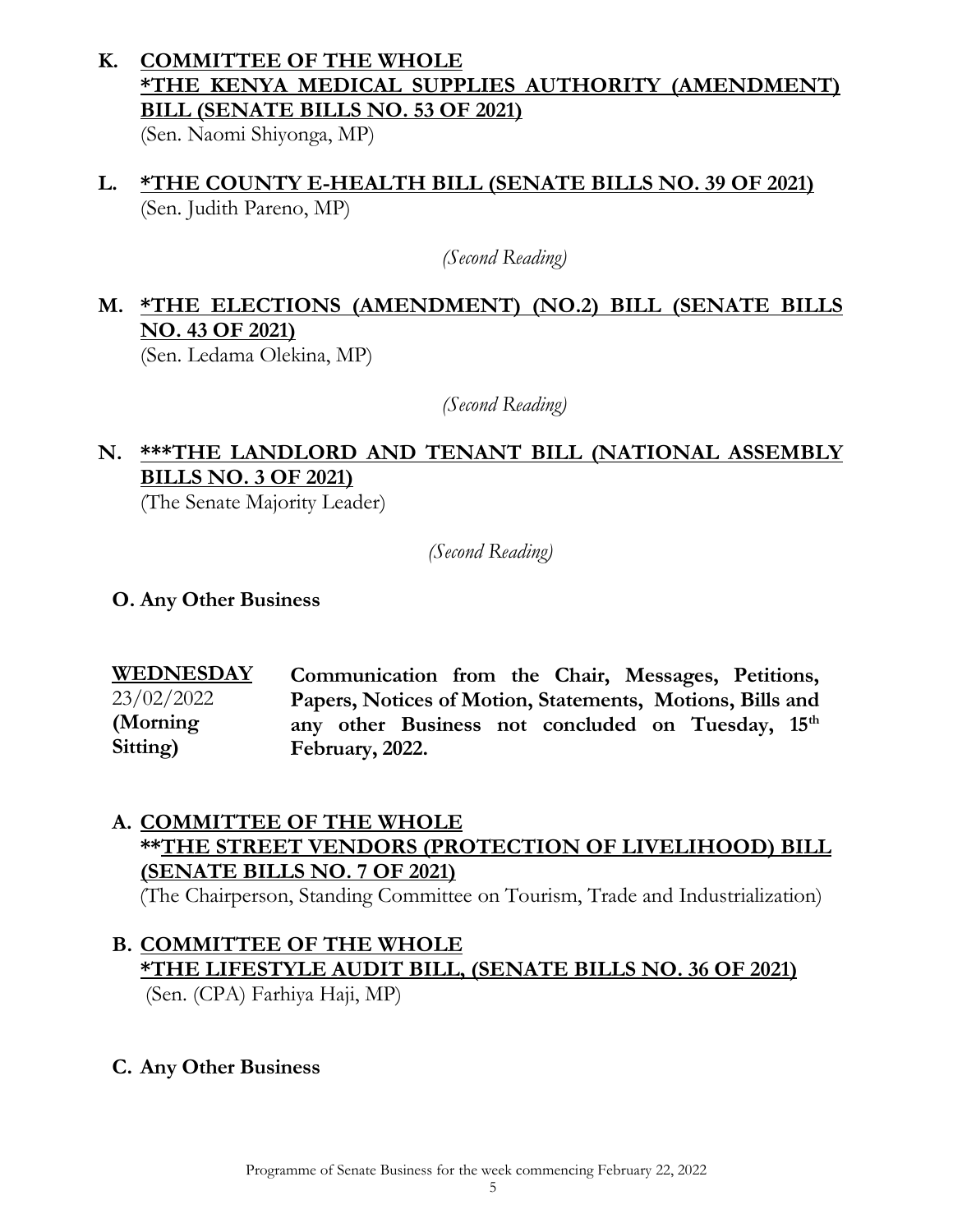| WEDNESDAY  |
|------------|
| 23/02/2022 |
| (Afternoon |
| Sitting)   |

**Communication from the Chair, Messages, Petitions, Papers, Notices of Motion, Statements, Motions, Bills and any other Business not concluded on Wednesday, 16th February, 2022 (Morning Sitting).**

#### **A. COMMITTEE OF THE WHOLE \*THE LAW OF SUCCESSION (AMENDMENT) BILL, (SENATE BILLS NO. 15 OF 2021)** (Sen. Abshiro Halake, MP)

#### **B. MOTION - ADOPTION OF THE REPORT OF THE STANDING COMMITTEE ON HEALTH ON THE SPECIAL AUDIT REPORT ON UTILIZATION OF COVID-19 FUNDS BY TWENTY EIGHT (28) COUNTY GOVERNMENTS**

(The Chairperson, Standing Committee on Health)

**THAT** the Senate adopts the Report of the Standing Committee on Health on the special audit report on utilization of COVID-19 funds by twenty eight (28) county governments, laid on the Table of the Senate on Wednesday 9th February, 2022.

#### **C. Any Other Business**

**THURSDAY**  24/02/2022 **Communication from the Chair, Messages, Petitions, Papers, Notices of Motion, Statements, Motions, Bills and any other Business not concluded on Wednesday, 16th February, 2022.**

### **A. MOTION - RECOGNIZING AND APPRECIATING THE ELDERLY BY COUNTY GOVERNMENTS**

(Sen. Rose Nyamunga, MP)

**THAT, AWARE** that in 2006, the National Government initiated the Older Persons Cash Transfer (OPCT) Programme, popularly known as Pesa ya Wazee, which is an unconditional cash transfer programme to destitute elderly persons above the age of 65 years to cater for their subsistence needs;

**NOTING THAT** the beneficiaries receive a monthly stipend of Kshs. 2,000, delivered every two months through appointed payment agents, and also entitled to medical insurance through the National Health Insurance Fund (NHIF);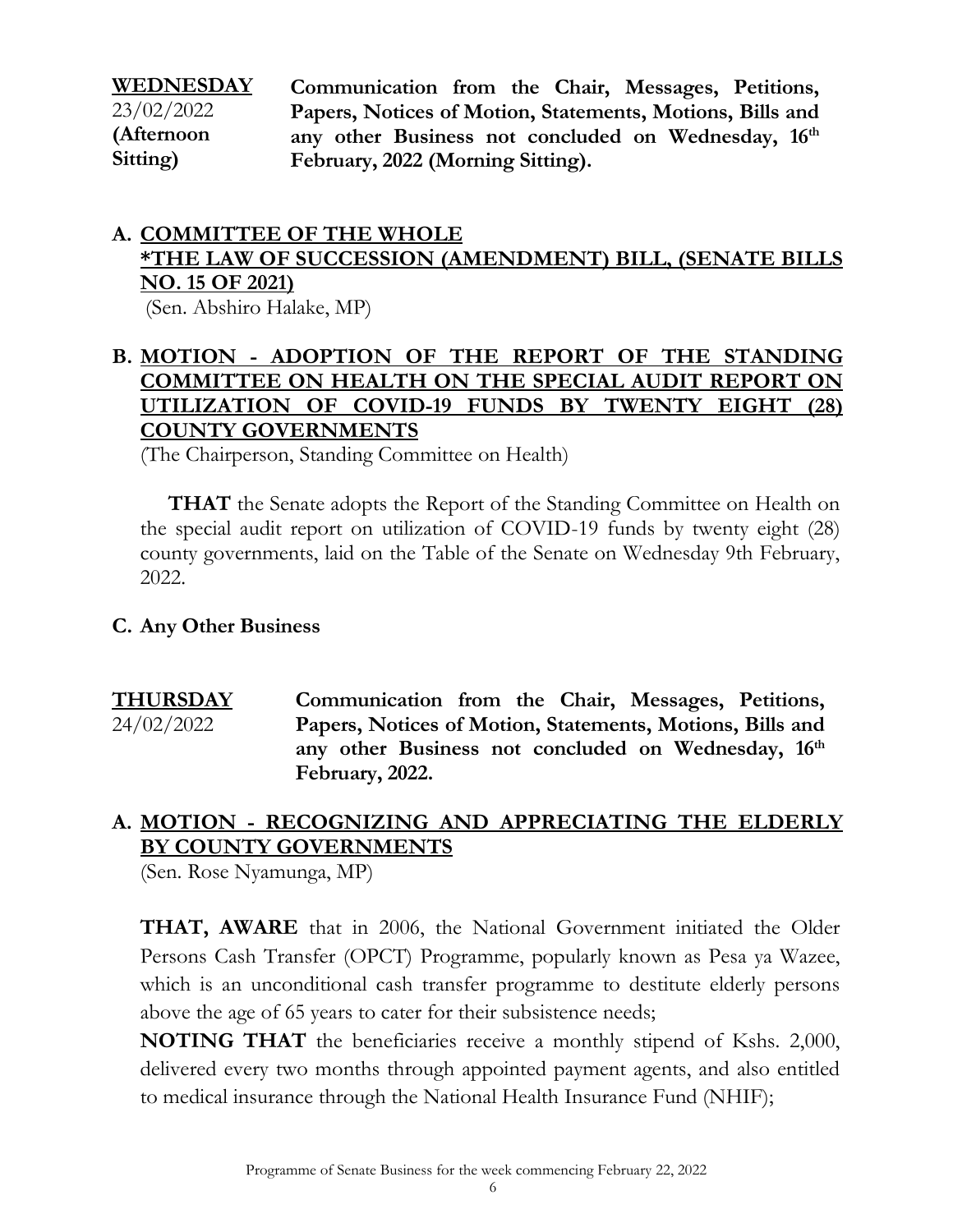**CONCERNED HOWEVER THAT** the programme's credibility is marred by issues of delayed payments to beneficiaries, difficulties in processing of payments through the stipulated agents and payments to unregistered persons;

**NOW THEREFORE**, the Senate recommends that the County Governments complement the efforts of the National Government and assist in resolving these challenges by-

- (i) Developing legislation and policies to protect the elderly including ensuring all elderly persons in their counties are registered in the OPCT programme; and
- (ii) Organise value addition mechanisms such as financial training to help the beneficiaries of the programme to efficiently utilize this allowance.

#### **B. Any Other Business**

**TUESDAY**  25/02/2022 **Communication from the Chair, Messages, Petitions, Papers, Notices of Motion, Statements, Motions, Bills and**  any other Business not concluded on Thursday,  $17<sup>th</sup>$ **February, 2022.** 

#### **A. COMMITTEE OF THE WHOLE \*\*THE INTERGOVERNMENTAL RELATIONS (AMENDMENT) BILL (SENATE BILLS NO. 37 OF 2021)**

(The Chairperson, Standing Committee on Devolution and Intergovernmental Relations)

**(Resumption of debate interrupted on Wednesday, 22 ndDecember, 2021 – Morning Sitting)**

**(Division)**

#### **B. Any Other Business**